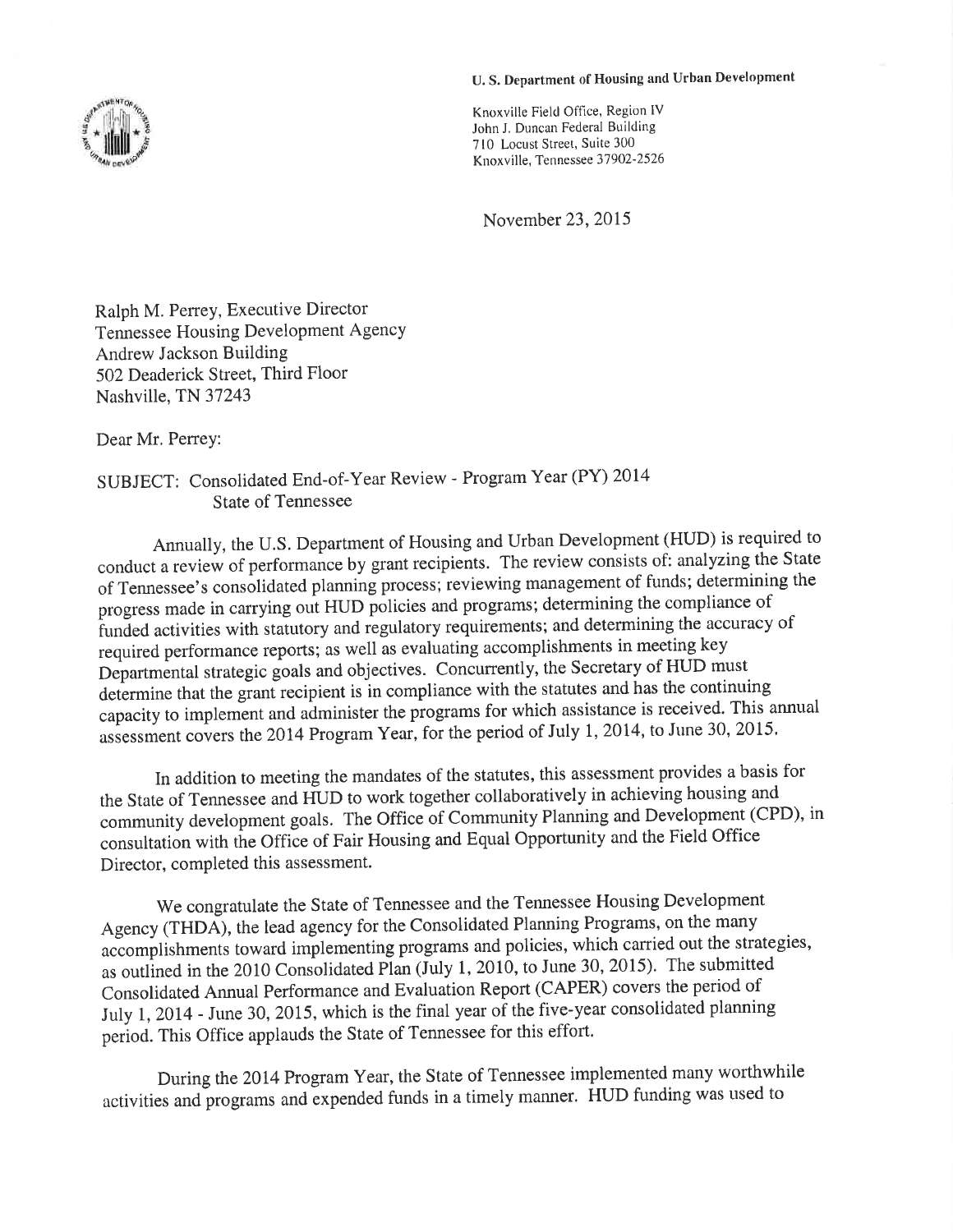address the following HUD objectives: to create a suitable living environment, to provide decent housing, and to create economic activities. The State of Tennessee has established priorities and action steps that relate to both housing and non-housing community development needs which are outlined in the State's five-year Consolidated Plan. Program funds continue to be used in accordance with the requirements of the Consolidated Plan regulations and the applicable regulations governing the Community Development Block Grant (CDBG), HOME Investment Partnerships (HOME), Emergency Solutions Grants (ESG), and Housing Opportunities for Persons With AIDS (HOPWA) Programs.

We commend the State of Tennessee on the successful completion of grant activities utilizing the Neighborhood Stabilization Program (NSP) 1 and NSP 3 funds, administered by THDA. Further guidance will be provided on officially closing out the grants when it is received by the Office.

The State of Tennessee was awarded three CDBG Supplemental Disaster Recovery grants: \$92,517,890 for 2008, \$30,906,517 for2010, and \$13,810,000 for 2011. These grants áre being administered by the Tennessee Department of Economic and Community Development (ECD). Significant progress has been made under the 2008 and 2010 disaster grants and all grant funds under the 2008 and 2010 disaster grants are expected to be fully expended by December 31, 2017. However, it is further noted that disaster funds in the initial amount of \$5 Million (Round 1) for the 2011 Disaster Recovery grant (grant number B-13-DS-47-0001) were obligated on February 14,2014. These funds are required to be expended within two years of the date of obligation which is February 14,2016. To date, only \$1,661,758.12 of the initial \$5 million obligated under Round I has been disbursed. It is imperative that the remaining funds be disbursed by February 14, 2016, or any remaining funds under Round 1 will be deobligated. Additionally, the amended 2011 Disaster Recovery Plan approving Round 2 was approved by this Office and funds were obligated in the amount of \$4,200,000 on July 15, 2015. Round 2 funds must be expended by July 15, 2017. To date, \$9,200,000 of the total amount awarded (\$13,810,000) has been obligated.

Based on the risk analysis review conducted by CPD, the State of Tennessee's HOPWA Program, administered by the Tennessee Department of Health, was monitored onsite during the year. I am pleased to say that there were no findings or concerns as a result of the review. The HOPWA staff has taken considerable measures to make sure that grant funds are being committed and expended in a timely manner on eligible activities. In addition, technical assistance was provided to ECD regarding its disaster recovery grants on several occasions. A letter was also forwarded to Randy Boyd, ECD Commissioner, on March 9, 2015, that outlined the status of the above disaster grant funds.

In the review of the CAPER, the information entered in the Integrated Disbursement Information System (IDIS), HUD Program Offices comments, and CPD staff discussions and/or knowledge of the State's activities during the 2014 Program Year, the following determinations and comments are offered as follows: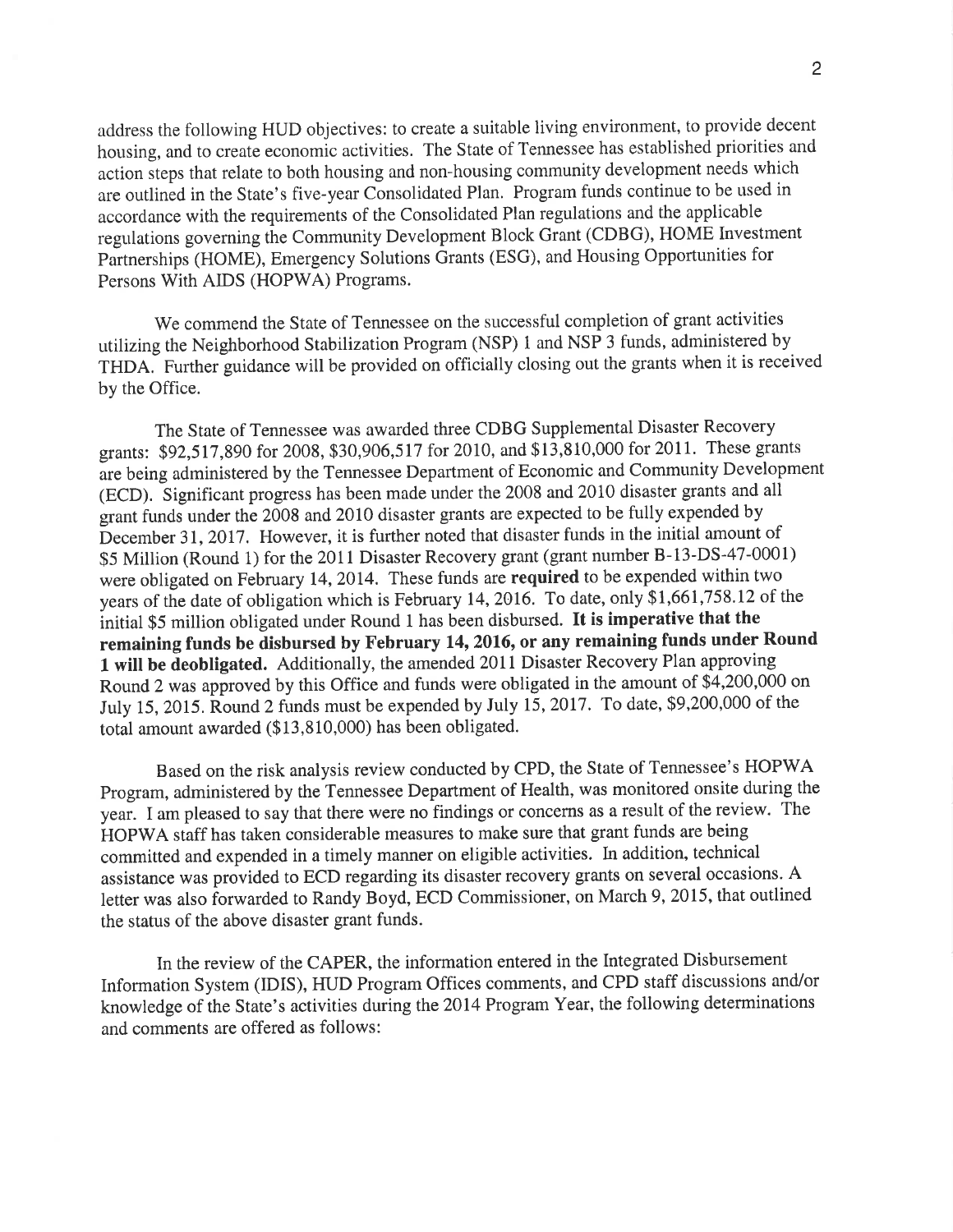## The CDBG Program - Administered by ECD

The State made available a total of 82 awards to new recipients during the reporting period totaling \$29,369,086 which included the amount awarded in 2014 (\$25,160,023) plus àdditional funis that were recaptured or unspent from completed projects from previous years as well as CDBG loan repayment funds from the CDBG Economic Development Loan Program. The awards included an imminent threat grant that was awarded outside of the regular round application process based on immediate need in the affected community. Based on information fiom the performance Evaluation Report (PER) submitted with the CAPER, 248,74I persons were reported as beneficiaries of which 181,245 (73 percent) were low- to moderate income (LMI).

The largest portion of CDBG funds awarded in the reporting period (79 percent) continued to be designated for public facilities improvements, i.e., installation or rehabilitation of water and sewer systems, which contributed to economic development opportunities in the communities where the CDBG projects took place. Other activities funded during the program year included: housing rehabilitation, clearance, relocation, commercial façade, administration and planning. During the reporting period, CDBG funds assisted with affordable housing activities completing rehabilitation of 28 housing existing units. This Office continues to encourage the State to consider using CDBG funds to implement a program of assistance and loans io microenterprises and small businesses and for job training. Such activities would help provide a more comprehensive approach to community development, implement strategies in the Consolidated Plan and help with the State's initiatives to move families from welfare to work.

The State continued to meet the timely distribution of CDBG funds requirements in24 Code of Federal Regulations (CFR) 570.494(a) by obligating 95 percent of its funds to units of local government within 12 months of the State signing its grant agreement with HUD, and 24 CFR  $\overline{570(b)(1)}$  that requires all of the state's annual grant (excluding state administration) be obligated and announced to units of general local government within 15 months of the State signing its grant agreement with HUD. In addition, the State has reduced its ratio of unexpended funds to  $2.\overline{32}$  as of June 30, 2015, over last year's ratio of 2.44. However, there are many activities showing under the IDIS Report PR59, CDBG Activities At Risk Dashboard, that continue to require explanation and remediation plans be submitted in IDIS that are overdue. This Office with be contacting the ECD staff in the near future regarding possible technical assistance to clear up the issue.

#### The HOME Program - Administered by THDA

The State of Tennessee's HOME Program provides affordable housing through homeowner rehabilitation, homeowner new construction, rental acquisition/rehabilitation, homeownership down payment assistance, and new construction. The State of Tennessee received an allocation óf \$t0,096,577 in20l4. During the program year, the HOME Program contributed to the completion of 87 units of affordable housing utilizing funds from various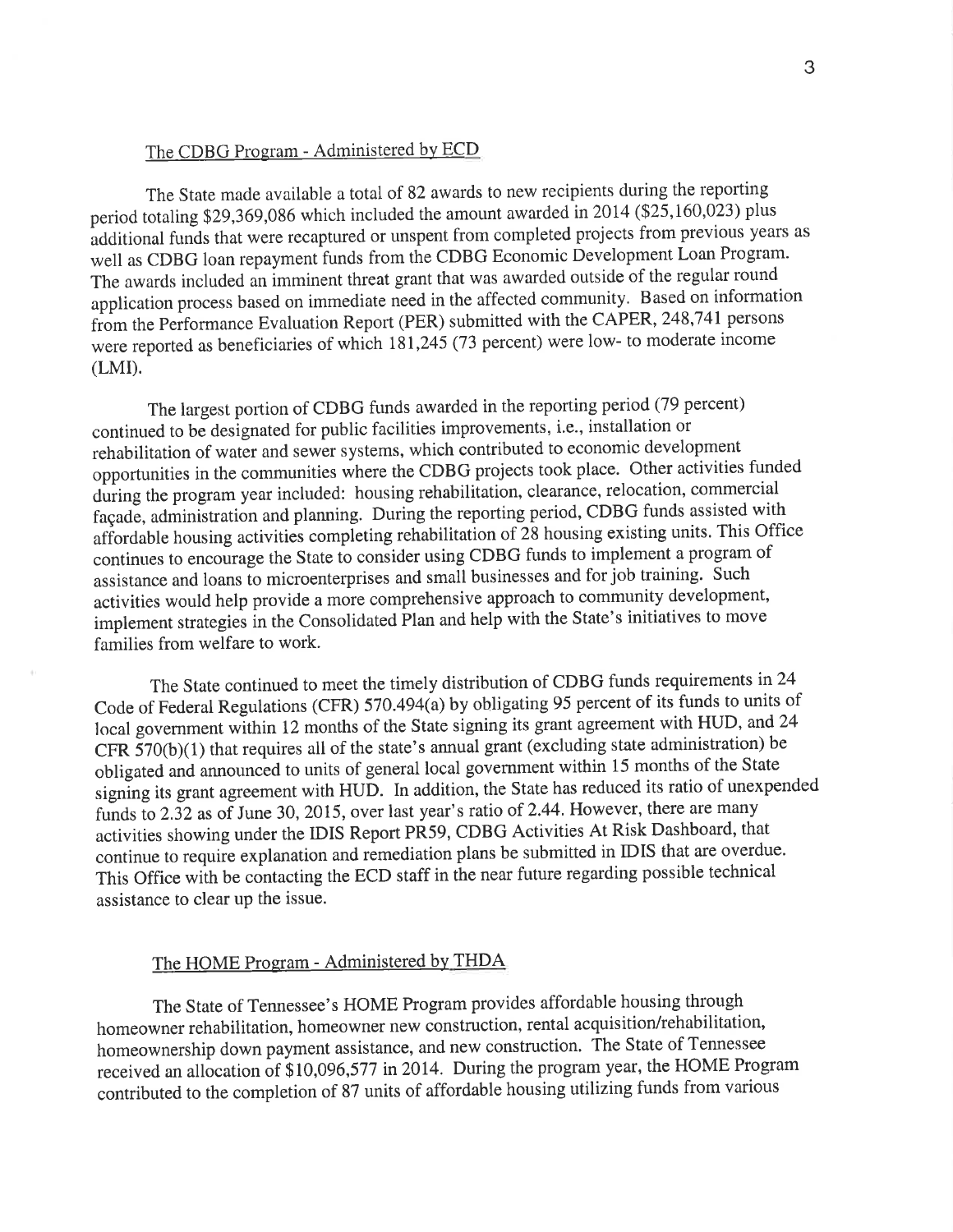program years as well as program income. State subrecipients that were awarded 2014 HOME and prior year funds have proposed to provide for or rehabilitate an additional 452 units of affordable housing for LMI beneficiaries. The State continues to meet all commitment, community housing development organization (CHDO), and disbursement requirements.

# The HOPWA Program - Administered by the Tennessee Department of Health (TDOH)

During 2014, the State continued to expend its annual HOPWA allocation on homeless prevention activities by providing housing assistance (short-term rent, mortgage and utility assistance), supportive services, permanent housing placement, and housing information services. During the reporting period, a total of \$939,055 in HOPWA funds was made available from HUD. The State retained \$28,155 for administration and awarded the remainder to seven project sponsors covering 77 counties in Tennessee. During the program year, the HOPWA Program assisted 441 individuals with HIV/AIDS and 306 affected family members as beneficiaries. The largest portion of funds expended was used for short-term rent, mortgage and utility assistance. As noted above, the State's HOPWA Program, administered by the TDOH, was monitored onsite during the year with no findings or concerns as a result of the review.

# The ESG Program - Administered by the THDA

The ESG Program provides supportive services and affordable housing through its homeless assistance and homeless prevention activities which include rapid re-housing and homelessness prevention. During the reporting period, the ESG Program assisted over 17,095 beneficiaries with ESG funds and provided 814 bed spaces. During FY 2014, all of the funds made available during FY 2013 (\$2,226,946) were allocated. Additionally, of the funds made available in FY 2014 (\$2,734,930), \$1,135,946 was allocated during FY 2014. The remaining 2014 ESG funds will be awarded during the 2015 ESG funding application round.

## Homeless and Special Needs Activities

In order to address the needs of homeless persons, as well as the special needs of persons that are not homeless, certain actions have been taken by THDA and the TDOH. The ESG Program provided services for individuals and families who are homeless or at risk of homelessness. The HOME Program made funds available during FY 2014 under the supportive housing funding category as well as provided a homeless youth set-aside. The HOPWA Program provided housing assistance and related supportive services to persons living with HIV/AIDS and their families.

### **Affirmatively Furthering Fair Housing**

The Office of Fair Housing and Equal Opportunity (FHEO), Programs and Compliance Branch, reviewed the State of Tennessee's CAPER for compliance with HUD Regulations at 24 CFR 91.521(a) and the Fair Housing Review criteria and recommended approval of the plan.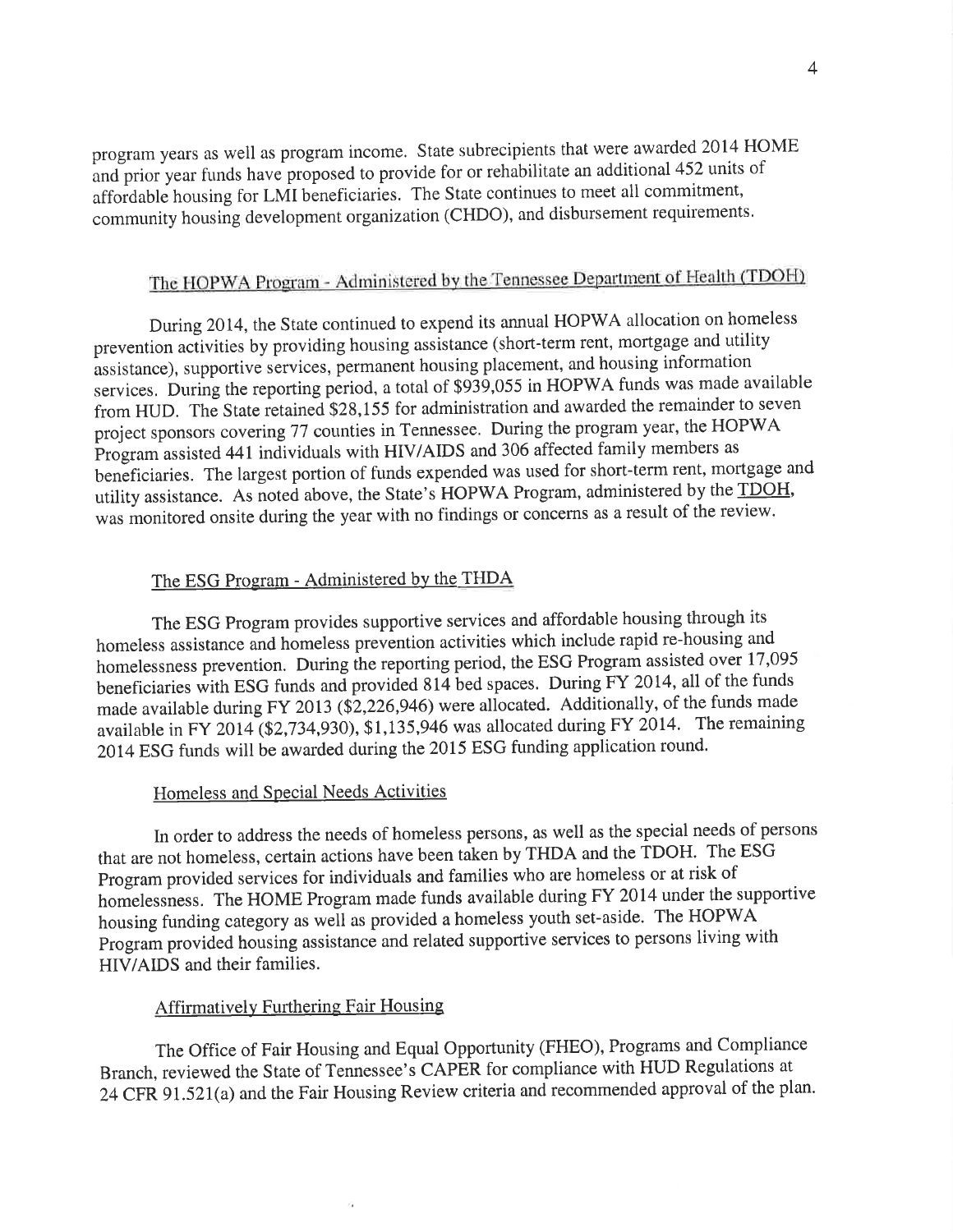HUD will also continue to work with our grantees in implementing activities which promote and increase energy efficiency and make healthy home improvements, prevent foreclosures, preserve affordable rental housing, reduce residential vacancy rates, and reduce homelessness, including veterans, family and chronic homelessness. The Department will continue its quest to "transform the way it does business" with our partners to make sure our programs and funding are efficient, effective, transparent, and protecting the public trust. Major emphasis will continue on building sustainable communities free from discrimination and partnering with other Federal departments in these efforts. During the 2015 Program Year and as you plan for the 2016 Program Year, please pay close attention to the following:

- 1. Frequent, Accurate, and Up-to-date Reporting In IDIS. At the end of each Federal fiscal year, HUD reports information on the accomplishments achieved using CDBG and HOME funds in its Annual Performance Report. This report uses the accomplishments reported by grantees in IDIS to measure the success of the Consolidated Planning Programs, especially HOME and CDBG, in achieving goals. This information is analyzed by the OMB and Congress and is an important consideration in future funding of the program. Therefore, it is critical that your jurisdiction reports all accomplishments for each of its activities in a timely manner. While some activities will not have accomplishments for the current fiscal year, most will. In addition, where feasible, make sure to include entries relative to lead-based paint and energy "green" accomplishments. This will enable CPD to capture data needed in those areas. At the same time, please pay close attention to making sure that data entered into IDIS complies with the regulations and have accomplishments which can be documented in your applicable funded program.
- 2. The HOME Participating Jurisdictions (PJs) Open Activities Report. The report is on HUD's website each month. It is available to assist PJs in identifying projects that may need to be cancelled or projects that remain in "open" status despite their having been completed. This report provides information on all HOME projects entered in IDIS that have not been completed. Its primary purpose is to enable PJs to regularly review and identify open projects that should be completed in IDIS or cancelled. This report can be found online at: https://www.hudexchange.info/. CPD and the Office of Affordable Housing Programs will continue tracking your jurisdiction's progress in this area. Please note that failing to enter this information into IDIS has a negative impact on the State of Tennessee's scores, and, subsequently, its National and State Ranking with other PJs. Also, CPD offers technical assistance to help PJs improve their scores. As always, the Department continues to need accurate reporting on all Consolidated Planning programs.
- 3. Timely Completion of Activities. As we reviewed information in IDIS, alarge number of stalled activities were observed. Please take time to review those activities to make sure that they are completed in a timely manner and that attention is focused on implementing stalled activities. As you know, this Department is always available to offer technical assistance and guidance.
- 4. Minority Business Enterprise (MBE) Reporting. Executive Orders 11432 and 11625 require all Federal agencies to promote MBE, including women business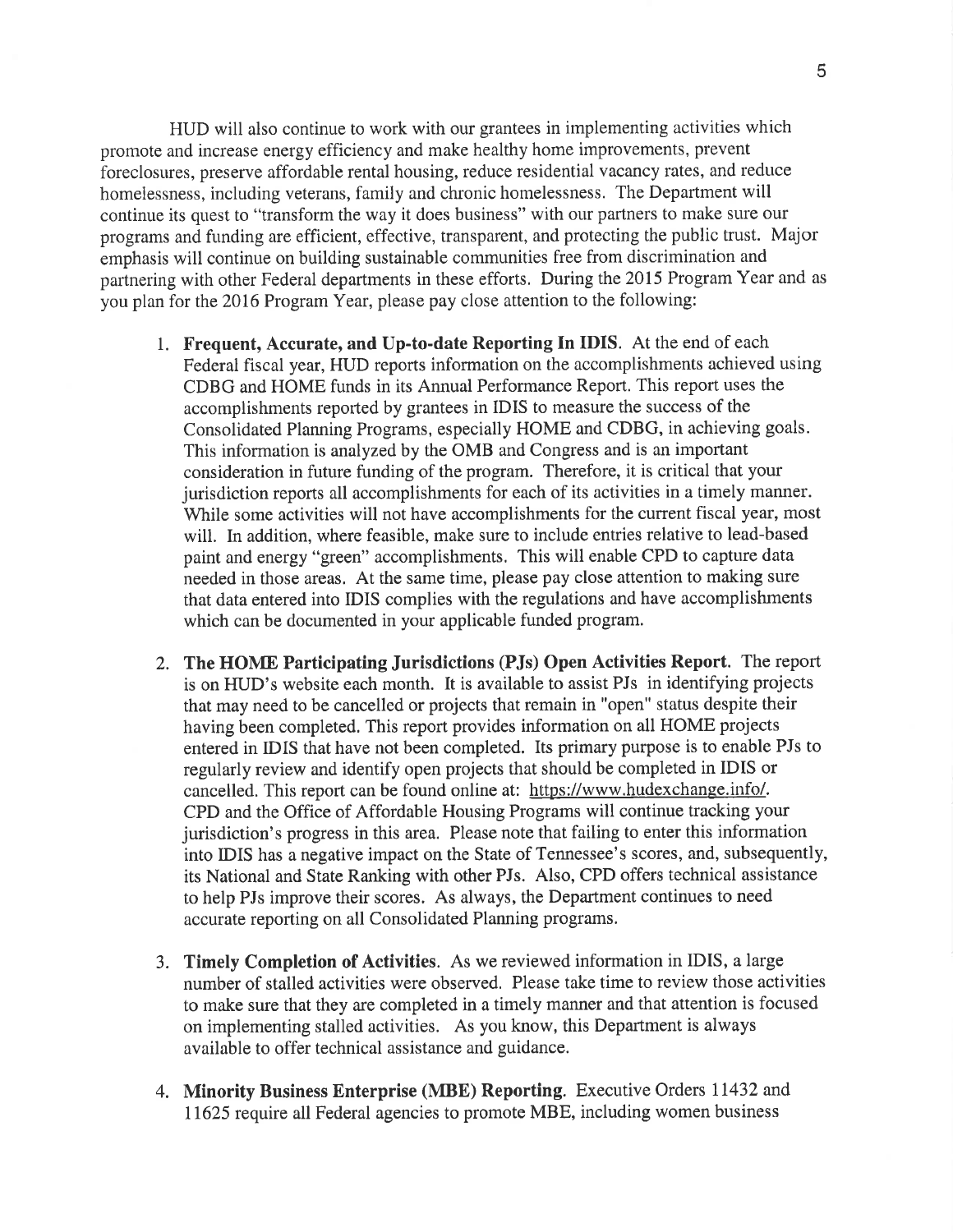enterprises, participation in their programs. The State of Tennessee is encouraged to expand its efforts in these areas and submit the MBE report (HUD Form -2516) on the Consolidated Plan Program funds. The next MBE report, "Contract and Subcontract Activity," will cover the period of October 1, 2015 - September 30, 2016. The completed form has a submission date within 10 days of September  $30<sup>th</sup>$  each year.

- 5. Section 3 Reporting. The Department encourages compliance to Section 3 of the HUD Act of 1968, and implementing regulations at 24 CFR Part 135. Section <sup>3</sup> provides to the greatest extent feasible opportunities of employment and training be given to lower income residents of the project area and contracts be awarded to businesses located in or owned substantially by residents of the project area. It helps low-income residents gain the skills and jobs needed to become self-sufficient. The program also provides opportunities for qualified, low-income business owners to receive preference in bidding on HUD-funded contracts. Grantees are required each year to submit a Section 3 Report, which is due for entitlement grantees at the same time they submit their CAPERs. Below is the Section 3 reporting link:<br>http://portal.hud.gov/hudportal/documents/huddoc?id=AssistantSecretaryLetter.pdf
- 6. Conflict of Interest Requirements. We would like to take this opportunity to remind all grantees of the conflict of interest regulations regarding all of the Consolidated Planning programs: CDBG at 24 CFR Part 570.611; HOME at 24 CFR Part 92.356, ESG at 24 CFR Part 576.57(d) and 24 CFR 570.611(d) & (e), and HOPWA at 24 CFR Part 574.625. All of the Department's programs are governed by conflict of interest requirements. Each program provides information on what may be considered a conflict and who may be covered. In addition, each provides a process by which a grantee can contact CPD to request an exception to the conflict of interest regulations. Failure to comply with the conflict of interest provisions will result is funding connected to the conflict being questioned and disallowed. We encourage all of our grantees to implement conflict of interest procedures that will assist all employees, elected officials and subgrantees in being in compliance and will assist the grantee with early detection of possible conflict of interest matters. CPD and the Chief Counsel are always available to provide guidance on possible conflict of interest compliance matters.

As a result of our review of the CAPER and applicable information on progress and compliance, HUD has determined that the State of Tennessee has the continuing capacity to implement and carryout the Consolidated Planning programs and that for the 2014 Program Year the progress has been acceptable. You are invited to submit to this Office, within 30 days, your written comments about the content of or conclusions expressed in this letter. Please make this letter available to the public within 30 days of its receipt or the submission of your comments to HUD.

We also encourage the sharing of this assessment report with: the media, those on your mailing list of interested persons, members of your advisory committee, and/or those who attended hearings or meetings. HUD will make this information available to the public upon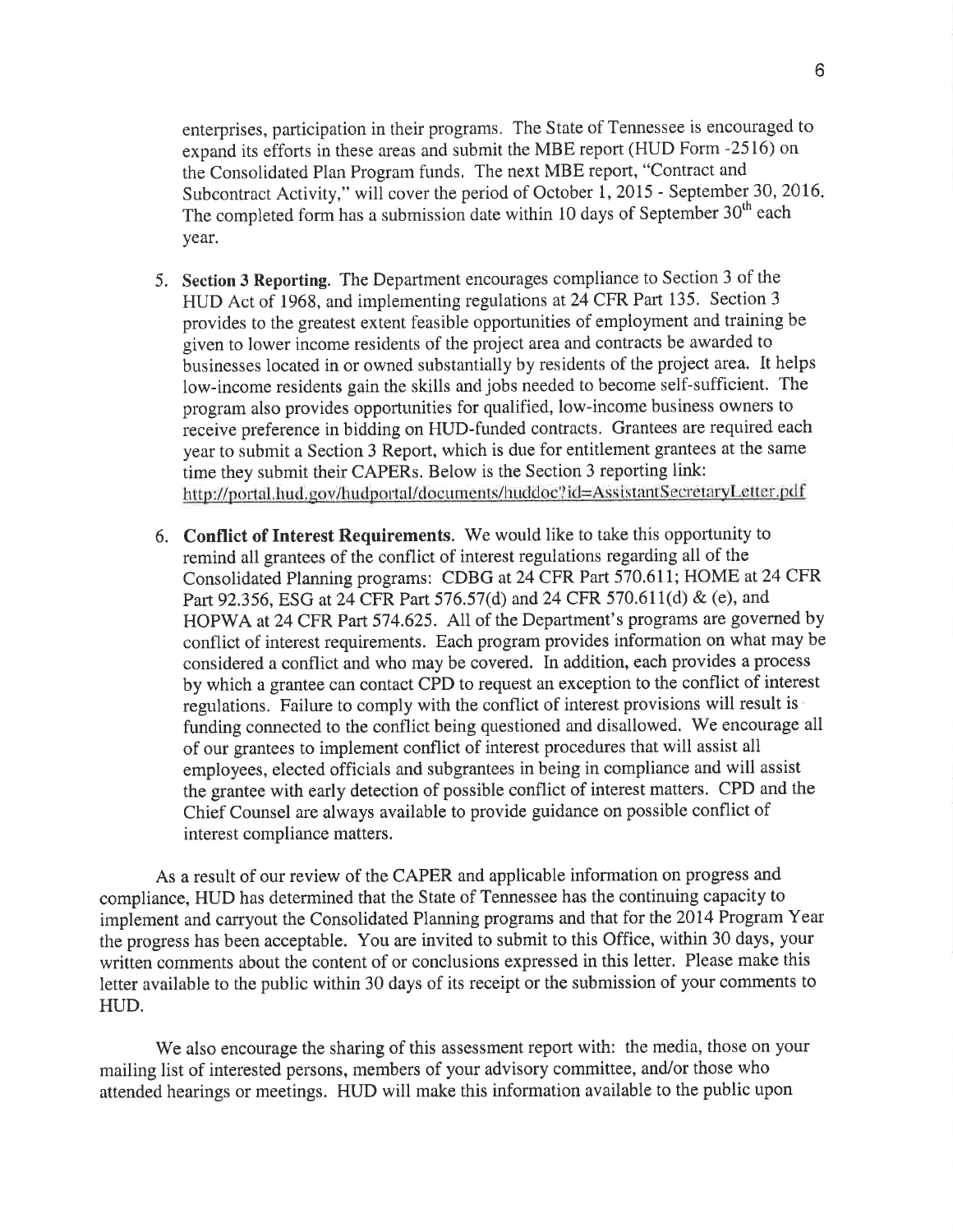request and may provide copies of this report to interested citizens and groups. If you have any questions, please call me at (865) 545-4391.

Very sincerely yours,

Many C. W. Community Planning

and Development

cc:

Honorable Bill Haslam Govemor, State of Tennessee Randy Boyd, Commissioner, ECD Bettie Teasley Sulmers, THDA Shanell L, McGoy, Ph.D., M.P.H., TDOH